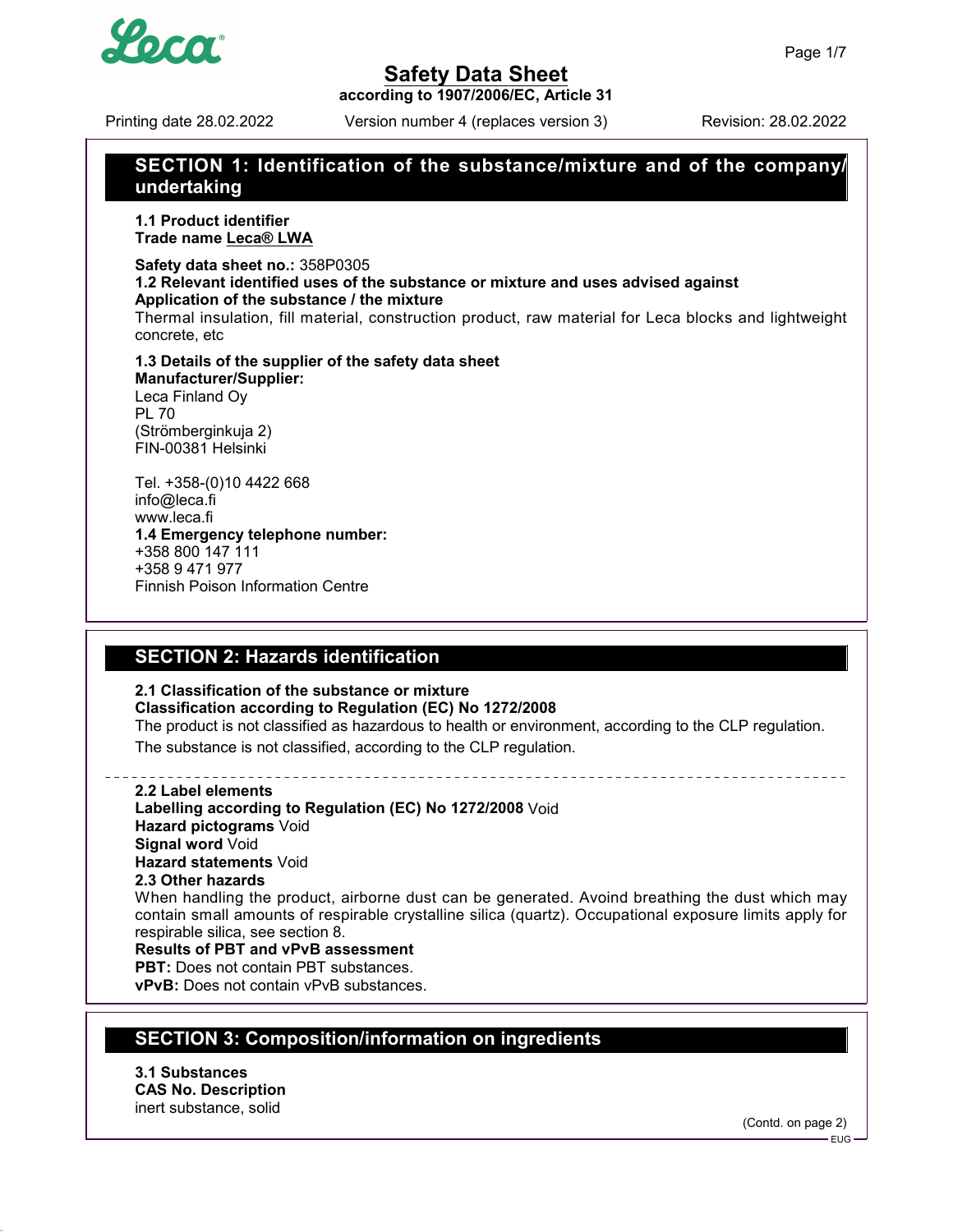**according to 1907/2006/EC, Article 31**

Printing date 28.02.2022 Version number 4 (replaces version 3) Revision: 28.02.2022

**Trade name Leca® LWA**

**Additonal information:** Lightweight expanded clay aggregate, Leca. **SVHC** Void

## **SECTION 4: First aid measures**

**4.1 Description of first aid measures**

**After inhalation** Supply fresh air.

**After eye contact**

Rinse opened eye for several minutes under running water. If symptoms persist, consult a doctor. Rinse liquid should be tempered (20-30°C).

#### **After swallowing**

Rinse out mouth with water. Do not induce vomiting. Seek medical attention and present this data sheet.

If symptoms persist consult a doctor.

**4.2 Most important symptoms and effects, both acute and delayed**

No further relevant information available.

**4.3 Indication of any immediate medical attention and special treatment needed**

No further relevant information available.

## **SECTION 5: Firefighting measures**

**5.1 Extinguishing media**

#### **Suitable extinguishing agents**

The product is not combustible.

Use fire extinguishing methods suitable to surrounding conditions.

**5.2 Special hazards arising from the substance or mixture**

No specific hazards related to the product.

**5.3 Advice for firefighters**

**Protective equipment:** No special measures required.

## **SECTION 6: Accidental release measures**

**6.1 Personal precautions, protective equipment and emergency procedures** Avoid formation of dust.

**6.2 Environmental precautions:** No special measures required.

**6.3 Methods and material for containment and cleaning up:** Pick up mechanically.

**6.4 Reference to other sections**

See Section 7 for information on safe handling

See Section 8 for information on personal protection equipment.

# **SECTION 7: Handling and storage**

## **7.1 Precautions for safe handling**

Prevent formation of dust.

Provide suction extractors if dust is formed.

**Information about fire - and explosion protection:** No special measures required.

(Contd. on page 3)

# Locot

(Contd. of page 1)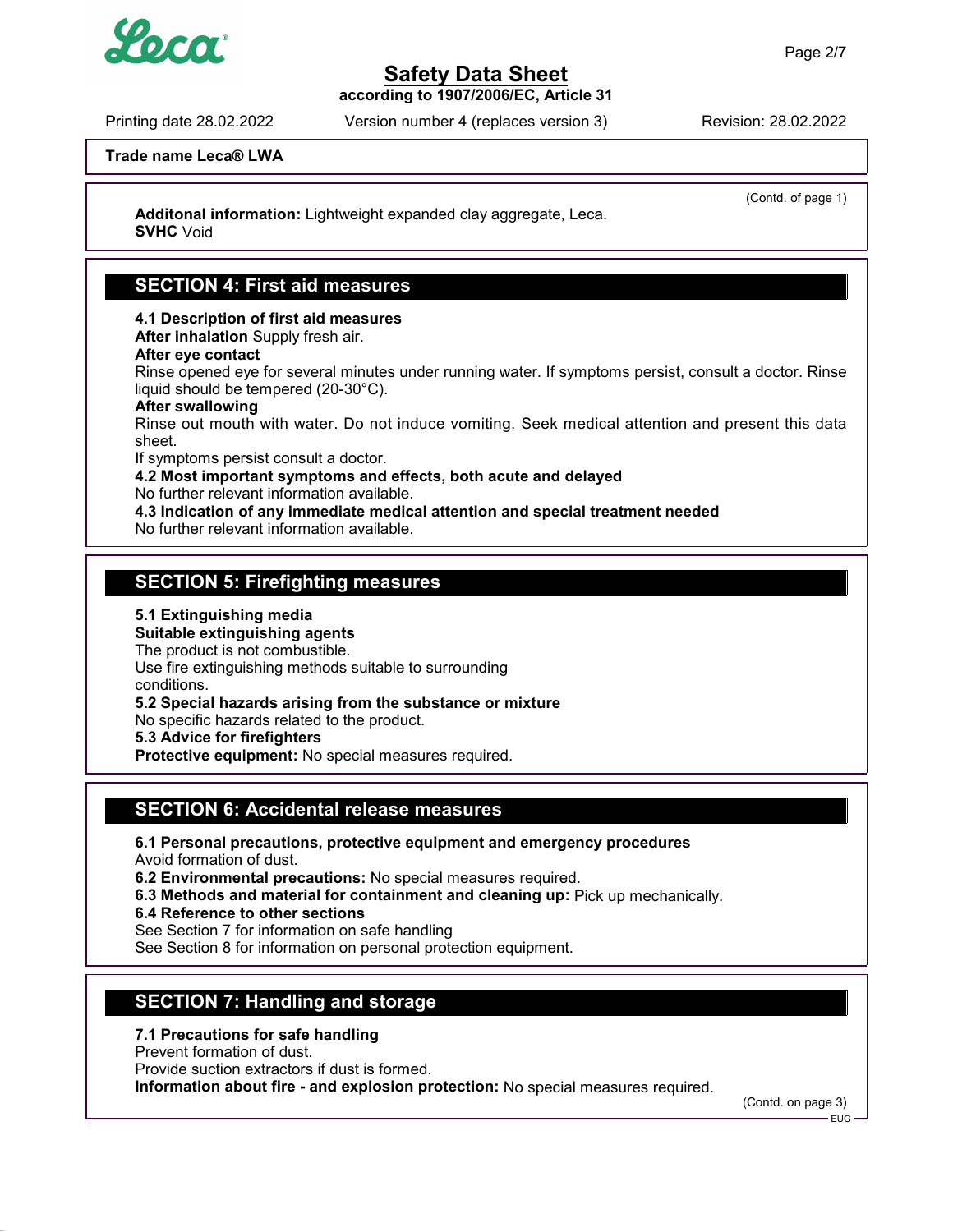**according to 1907/2006/EC, Article 31**

Printing date 28.02.2022 Version number 4 (replaces version 3) Revision: 28.02.2022

**Trade name Leca® LWA**

**7.2 Conditions for safe storage, including any incompatibilities Storage**

**Requirements to be met by storerooms and receptacles:** No special requirements. **Information about storage in one common storage facility:** Not required.

**Further information about storage conditions:** None.

**7.3 Specific end use(s)** No further relevant information available.

## **SECTION 8: Exposure controls/personal protection**

#### **8.1 Control parameters**

**Ingredients with limit values that require monitoring at the workplace:** Finland: Inorganic dust  $OEL(8h) = 10$  mg/m3

Respirable crystalline silica OEL(8h) = 0,05 mg/m3

#### **8.2 Exposure controls**

**Individual protection measures, such as personal protective equipment Respiratory protection:** Use suitable respiratory protective device when high concentrations are present. If dust is generated wear respiratory protection with particulate filter. **Hand protection** Not required. **Eye/face protection** Goggles recommended during dust generating operations. **Body protection:** Work clothing.

## **SECTION 9: Physical and chemical properties**

| 9.1 Information on basic physical and chemical properties |                           |  |
|-----------------------------------------------------------|---------------------------|--|
| <b>General Information</b>                                |                           |  |
| Colour:                                                   | Light brown               |  |
| Odour:                                                    | <b>Odourless</b>          |  |
| <b>Odour threshold:</b>                                   | Not determined.           |  |
| <b>Melting point/freezing point:</b>                      | ca. 1100 °C               |  |
| Boiling point or initial boiling point and boiling        |                           |  |
| range                                                     | Undetermined.             |  |
| <b>Flammability</b>                                       | Product is not flammable. |  |
| Lower and upper explosion limit                           |                           |  |
| Lower:                                                    | Not determined.           |  |
| Upper:                                                    | Not determined.           |  |
| <b>Flash point:</b>                                       | Not applicable            |  |
| Ignition temperature:                                     | Not determined.           |  |
| <b>Decomposition temperature:</b>                         | Not determined.           |  |
| pH                                                        | Not applicable.           |  |
| <b>Viscosity:</b>                                         |                           |  |
| <b>Kinematic viscosity</b>                                | Not applicable.           |  |
| dynamic:                                                  | Not applicable.           |  |
| <b>Solubility</b>                                         |                           |  |
| Water:                                                    | Insoluble                 |  |
|                                                           | $(Contd.$ on page 4)      |  |



(Contd. of page 2)

(Contd. on page 4)

EUG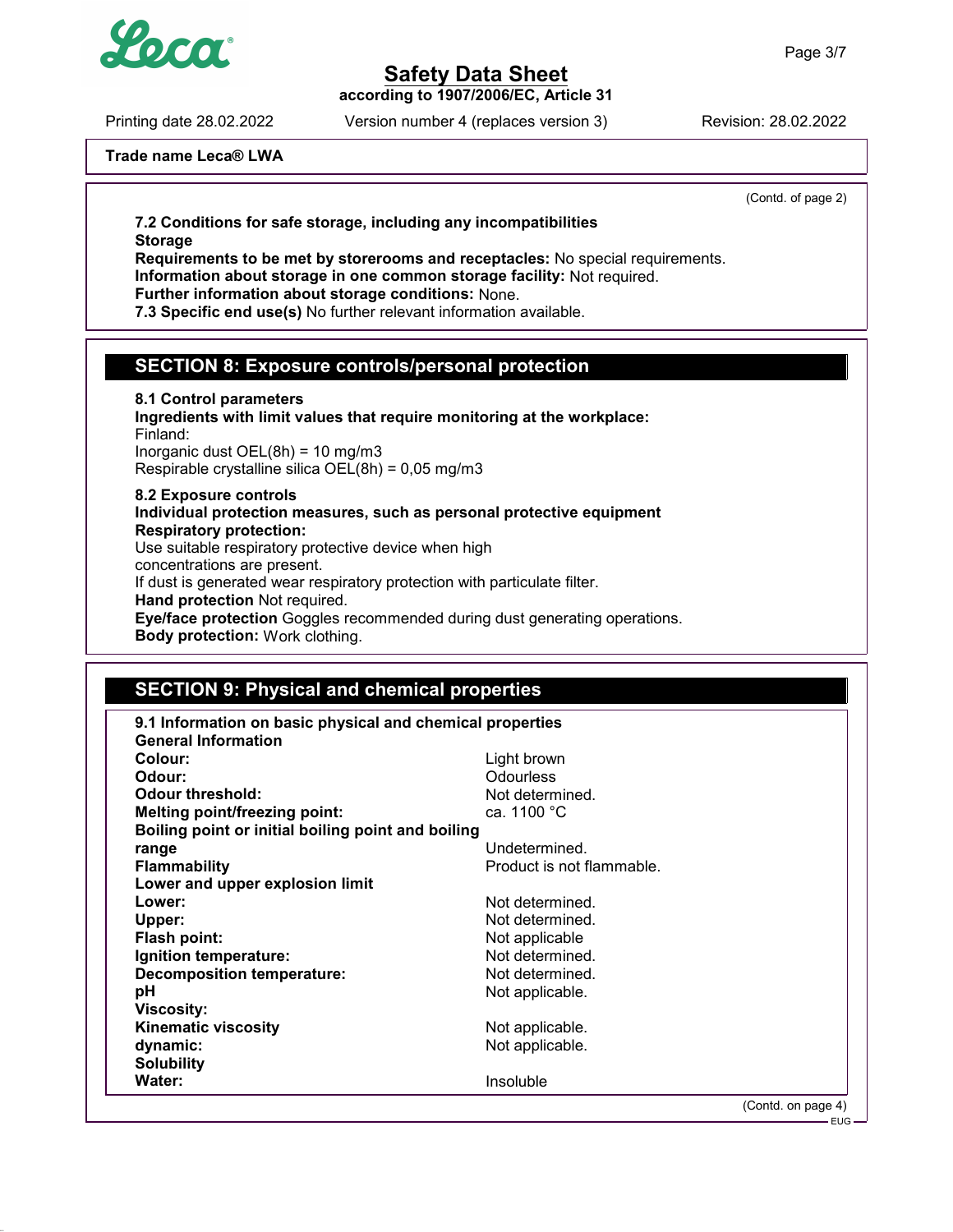**according to 1907/2006/EC, Article 31**

Printing date 28.02.2022 Version number 4 (replaces version 3) Revision: 28.02.2022

**Trade name Leca® LWA**

|                                                                   | (Contd. of page 3)                            |
|-------------------------------------------------------------------|-----------------------------------------------|
| Partition coefficient n-octanol/water (log value) Not determined. |                                               |
| Vapour pressure:                                                  | Not applicable.                               |
| Density and/or relative density                                   |                                               |
| Density at 20 °C:                                                 | 200 - 500 kg/m3 (depending on grade)          |
| <b>Relative density</b>                                           | Not determined.                               |
| <b>Vapour density</b>                                             | Not applicable.                               |
| <b>Particle characteristics</b>                                   | See item 3.                                   |
| 9.2 Other information                                             |                                               |
| Appearance:                                                       |                                               |
| Form:                                                             | Solid.                                        |
| Important information on protection of health                     |                                               |
| and environment, and on safety.                                   |                                               |
| Auto-ignition temperature:                                        | Not determined.                               |
| <b>Explosive properties:</b>                                      | Product does not present an explosion hazard. |
| <b>Change in condition</b>                                        |                                               |
| Softening point/range                                             |                                               |
| <b>Oxidising properties</b>                                       | Not determined.                               |
| <b>Evaporation rate</b>                                           | Not applicable.                               |
| Information with regard to physical hazard                        |                                               |
| classes                                                           |                                               |
| <b>Explosives</b>                                                 | Void                                          |
| <b>Flammable gases</b>                                            | Void                                          |
| <b>Aerosols</b>                                                   | Void                                          |
| <b>Oxidising gases</b>                                            | Void                                          |
| <b>Gases under pressure</b>                                       | Void                                          |
| <b>Flammable liquids</b>                                          | Void                                          |
| <b>Flammable solids</b>                                           | Void                                          |
| Self-reactive substances and mixtures                             | Void                                          |
| <b>Pyrophoric liquids</b>                                         | Void                                          |
| <b>Pyrophoric solids</b>                                          | Void                                          |
| Self-heating substances and mixtures                              | Void                                          |
| Substances and mixtures, which emit                               |                                               |
| flammable gases in contact with water                             | Void                                          |
| <b>Oxidising liquids</b>                                          | Void                                          |
| <b>Oxidising solids</b>                                           | Void                                          |
| <b>Organic peroxides</b>                                          | Void                                          |
| <b>Corrosive to metals</b>                                        | Void                                          |
| <b>Desensitised explosives</b>                                    | Void                                          |

# **SECTION 10: Stability and reactivity**

**10.1 Reactivity** Not reactive under normal conditions of use

**10.2 Chemical stability** Stable at recommended storage conditions

**10.3 Possibility of hazardous reactions** No dangerous reactions known

**10.4 Conditions to avoid** None.

**10.5 Incompatible materials:** None.

(Contd. on page 5)



<sup>-</sup>EUG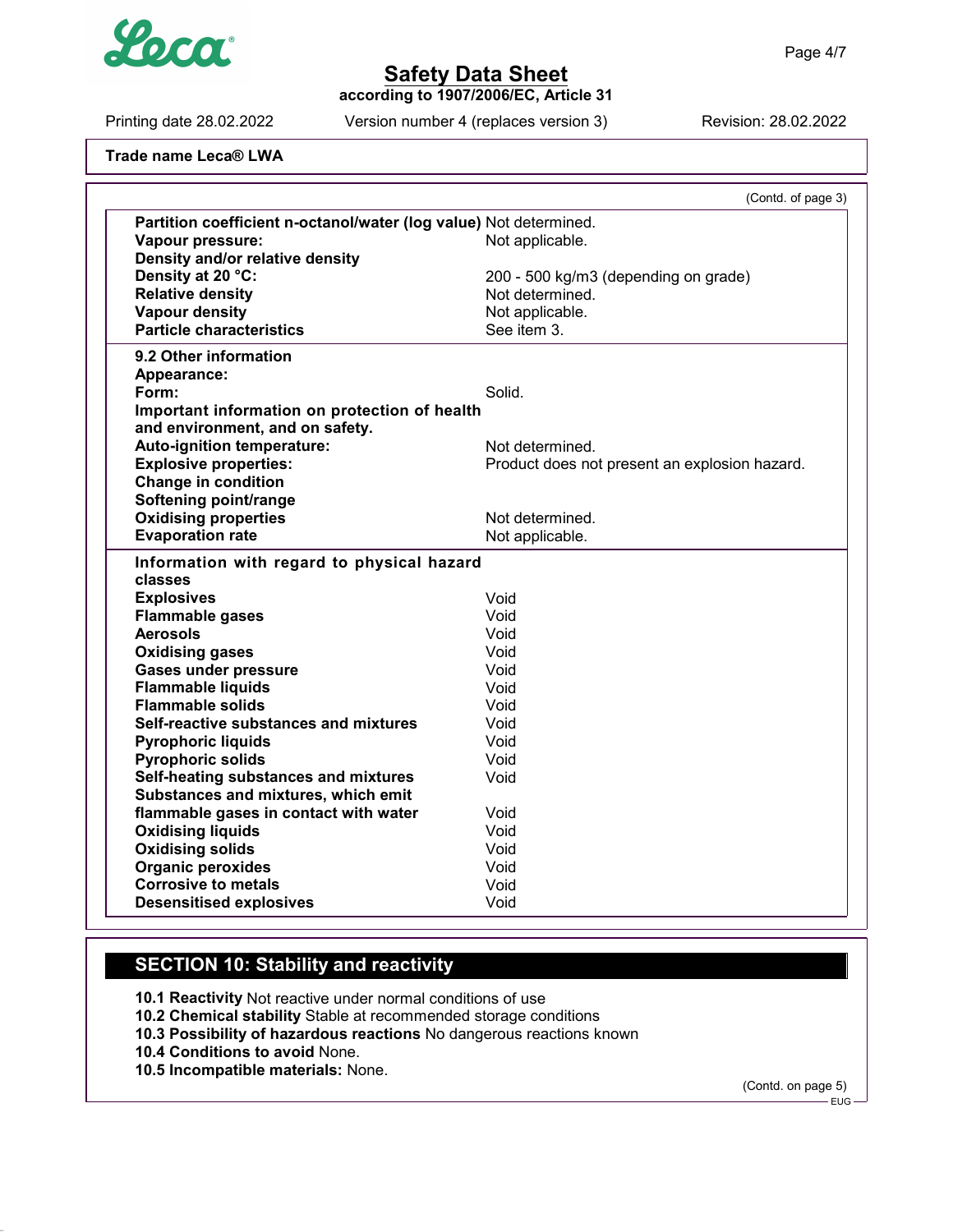# Loca

# **Safety Data Sheet**

**according to 1907/2006/EC, Article 31**

Printing date 28.02.2022 Version number 4 (replaces version 3) Revision: 28.02.2022

**Trade name Leca® LWA**

(Contd. of page 4) **10.6 Hazardous decomposition products:** No dangerous decomposition products known.

# **SECTION 11: Toxicological information**

**11.1 Information on hazard classes as defined in Regulation (EC) No 1272/2008**

**Acute toxicity** Based on available data, the classification criteria are not met.

**Skin corrosion/irritation** Based on available data, the classification criteria are not met.

**Serious eye damage/irritation** Based on available data, the classification criteria are not met.

**Respiratory or skin sensitisation** Based on available data, the classification criteria are not met.

**Germ cell mutagenicity** Based on available data, the classification criteria are not met.

**Carcinogenicity** Based on available data, the classification criteria are not met.

**Reproductive toxicity** Based on available data, the classification criteria are not met.

**STOT-single exposure** Based on available data, the classification criteria are not met.

**STOT-repeated exposure** Based on available data, the classification criteria are not met.

**Aspiration hazard** Based on available data, the classification criteria are not met.

## **Other information (about experimental toxicology):**

Product dust may contain small amounts of respirable crystalline silica. Longterm significant exposure (usually > 10 years) to respirable silica may cause silicosis and lung cancer.

## **11.2 Information on other hazards**

## **Endocrine disrupting properties**

Substance is not listed.

## **SECTION 12: Ecological information**

**12.1 Toxicity**

**Aquatic toxicity:** Not classified as harmful to aquatic life

**12.2 Persistence and degradability** The product is not biodegradable.

**12.3 Bioaccumulative potential** Does not accumulate in organisms

**12.4 Mobility in soil** Not mobile in the environment.

**12.5 Results of PBT and vPvB assessment**

**PBT:** Does not contain PBT substances.

**vPvB:** Does not contain vPvB substances.

**12.6 Endocrine disrupting properties**

The product does not contain substances with endocrine disrupting properties.

**12.7 Other adverse effects** No further relevant information available.

# **SECTION 13: Disposal considerations**

## **13.1 Waste treatment methods**

**Recommendation**

Smaller quantities can be disposed of with household waste.

Recovered material can be reused e.g. as isolation, graveling or in landscaping.

## **European waste catalogue**

Possible waste code. The concrete waste code depends on the source of the waste.

10 12 08 waste ceramics, bricks, tiles and construction products (after thermal processing)

(Contd. on page 6)

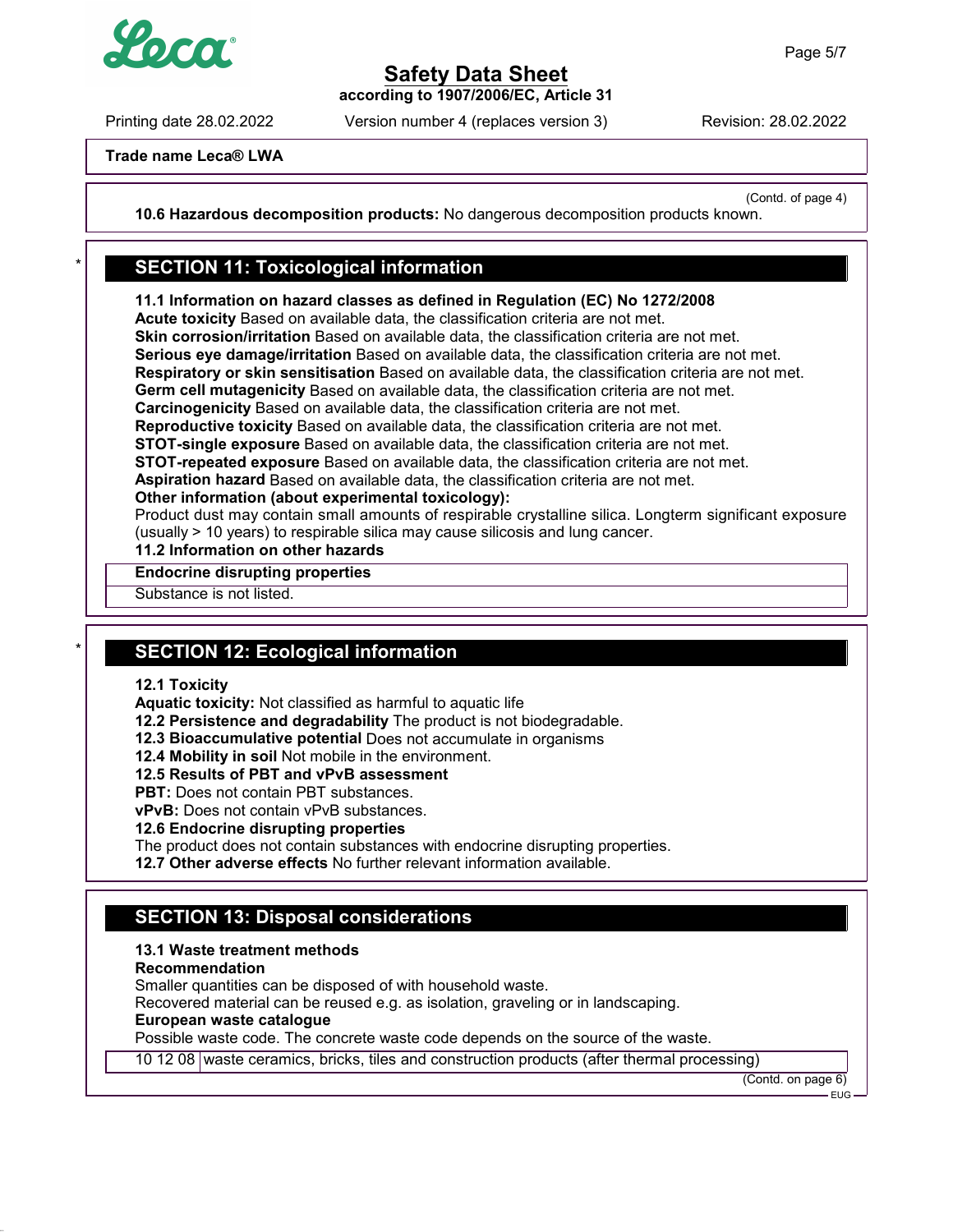**according to 1907/2006/EC, Article 31**

Printing date 28.02.2022 Version number 4 (replaces version 3) Revision: 28.02.2022

**Trade name Leca® LWA**

#### **Uncleaned packaging:**

**Recommendation:** Non contaminated packagings may be recycled. **Recommended cleaning agent:** Thoroughly shake out sacks.

| <b>SECTION 14: Transport information</b>                               |                                                      |
|------------------------------------------------------------------------|------------------------------------------------------|
| 14.1 UN number or ID number<br>ADR, ADN, IMDG, IATA                    | Void                                                 |
| 14.2 UN proper shipping name<br>ADR, ADN, IMDG, IATA                   | Void                                                 |
| 14.3 Transport hazard class(es)                                        |                                                      |
| ADR, ADN, IMDG, IATA<br><b>Class</b>                                   | Void                                                 |
| 14.4 Packing group<br>ADR, IMDG, IATA                                  | Void                                                 |
| <b>14.5 Environmental hazards:</b>                                     | Not applicable.                                      |
| 14.6 Special precautions for user                                      | Not applicable.                                      |
| 14.7 Maritime transport in bulk according to<br><b>IMO instruments</b> | Not applicable.                                      |
| <b>Transport/Additional information:</b>                               | Not dangerous according to the above specifications. |
| <b>UN "Model Regulation":</b>                                          | Void                                                 |

# **SECTION 15: Regulatory information**

**15.1 Safety, health and environmental regulations/legislation specific for the substance or mixture**

**Directive 2012/18/EU**

**Named dangerous substances - ANNEX I** Substance is not listed.

**DIRECTIVE 2011/65/EU on the restriction of the use of certain hazardous substances in electrical and electronic equipment – Annex II**

Substance is not listed.

**REGULATION (EU) 2019/1148**

**Annex I - RESTRICTED EXPLOSIVES PRECURSORS (Upper limit value for the purpose of licensing under Article 5(3))**

Substance is not listed.

**Annex II - REPORTABLE EXPLOSIVES PRECURSORS**

Substance is not listed.

**Regulation (EC) No 273/2004 on drug precursors**

Substance is not listed.

(Contd. on page 7)



(Contd. of page 5)

**FUG**